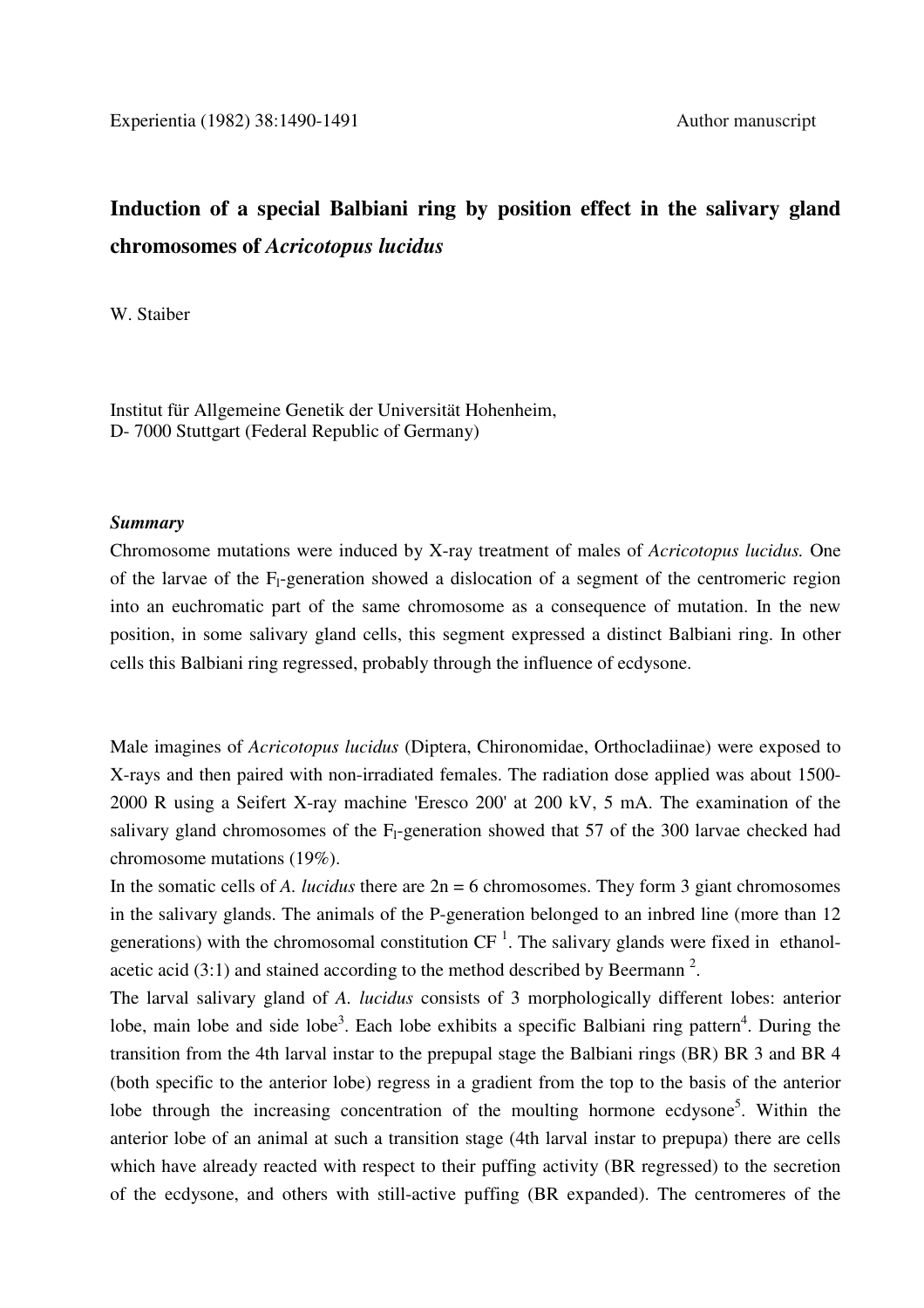salivary gland chromosomes are represented by blocks (C) of extremely condensed chromatin. They divide the chromosomes into a short left and a long right arm.

One of the 57 mutants, in the transition stage, showed structural heterozygosity in the left arm of chromosome I in all salivary gland cells (fig., b-f) for a complex of an adjoining deletion and an inversion. The location of these rearrangements is shown in the figure, a. The deletion includes 28 bands (lA17-1A71; according to the unpublished chromosome map by Staiber and Behnke, bands with uneven and interbands with even numbers). One of the inversion breakpoints is located within the centromere. As a consequence, a part of the centromeric region is separated and transposed into a euchromatic part of the left arm (adjacent to band 1A73; fig., c).



**a-d** Division 1A of the left arm of chromosome I. **a** Homozygous banding pattern with mapping of the rearrangements; anterior lobe; Del., deletion; Inv., inversion, **b-d** Heterozygous division 1A. **b** Special BR expanded, BR 3-situation like in **e**; anterior lobe. **c** Regressed special BR, BR 3-situation like in **f;** anterior lobe. **d** Situation in all chromosomes of the main and side lobes, **e** Chromosome I with expressed special BR (arrow) and BR 3; anterior lobe. **f** Chromosome I with condensed locus of special BR (arrow) and completely regressed BR 3; anterior lobe. **b-f** Micrographs of the same salivary gland; BR, Balbiani ring; C, centromere. Scale bars =  $10 \mu$ m.

The anterior lobe of the salivary gland of *A. lucidus* consists of 12-16 cells. In one of the salivary glands of the mutation carrying  $F_1$ -animal all 16 cells of the anterior lobe could be examined. In 10 cells, in which the BR 3 and BR 4 were fully expanded, the segment formed a BR (fig., b and